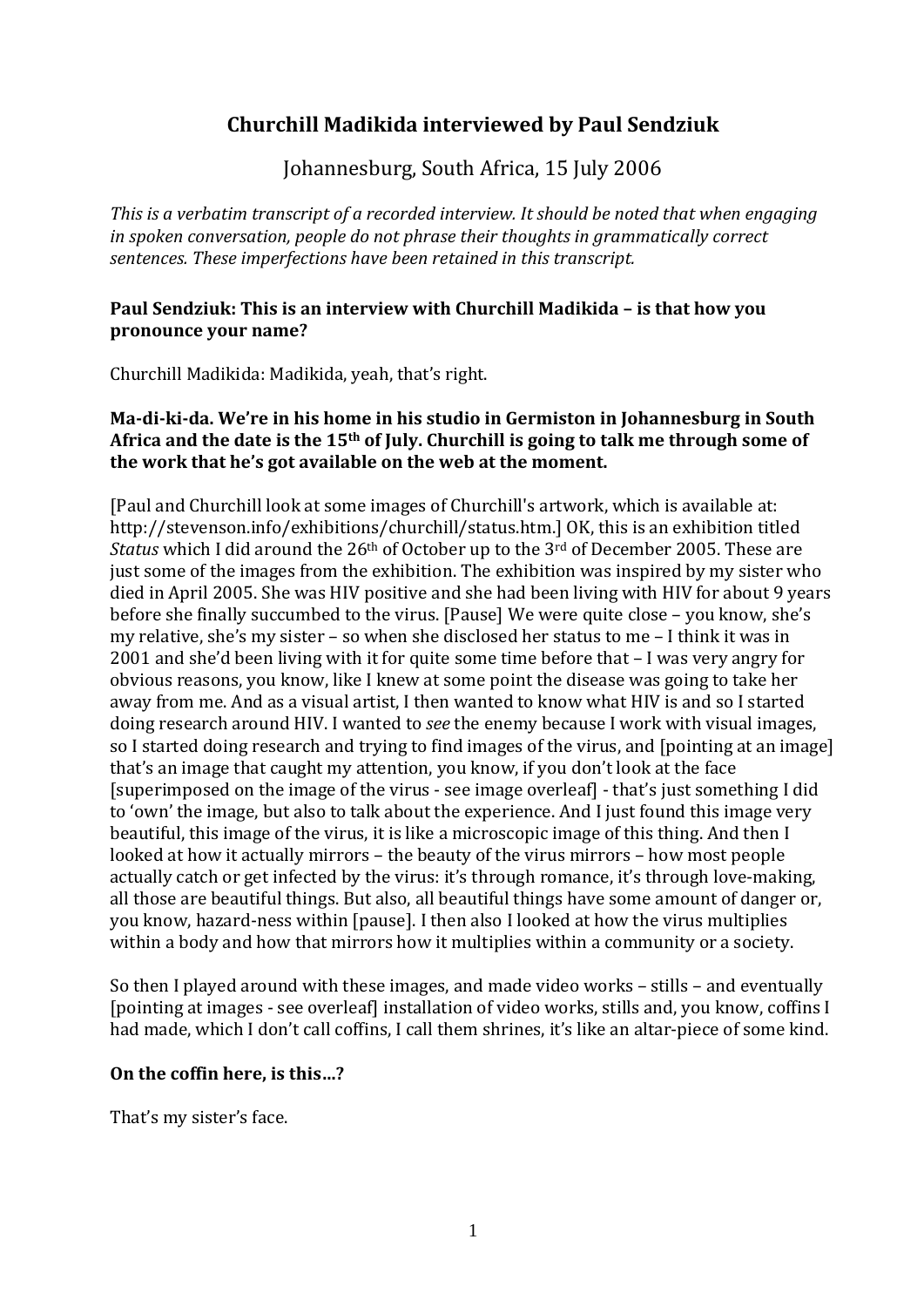

Churchill Madikida, still image from the video *Virus* (2005).



Churchill Madikida, installation of *Status*.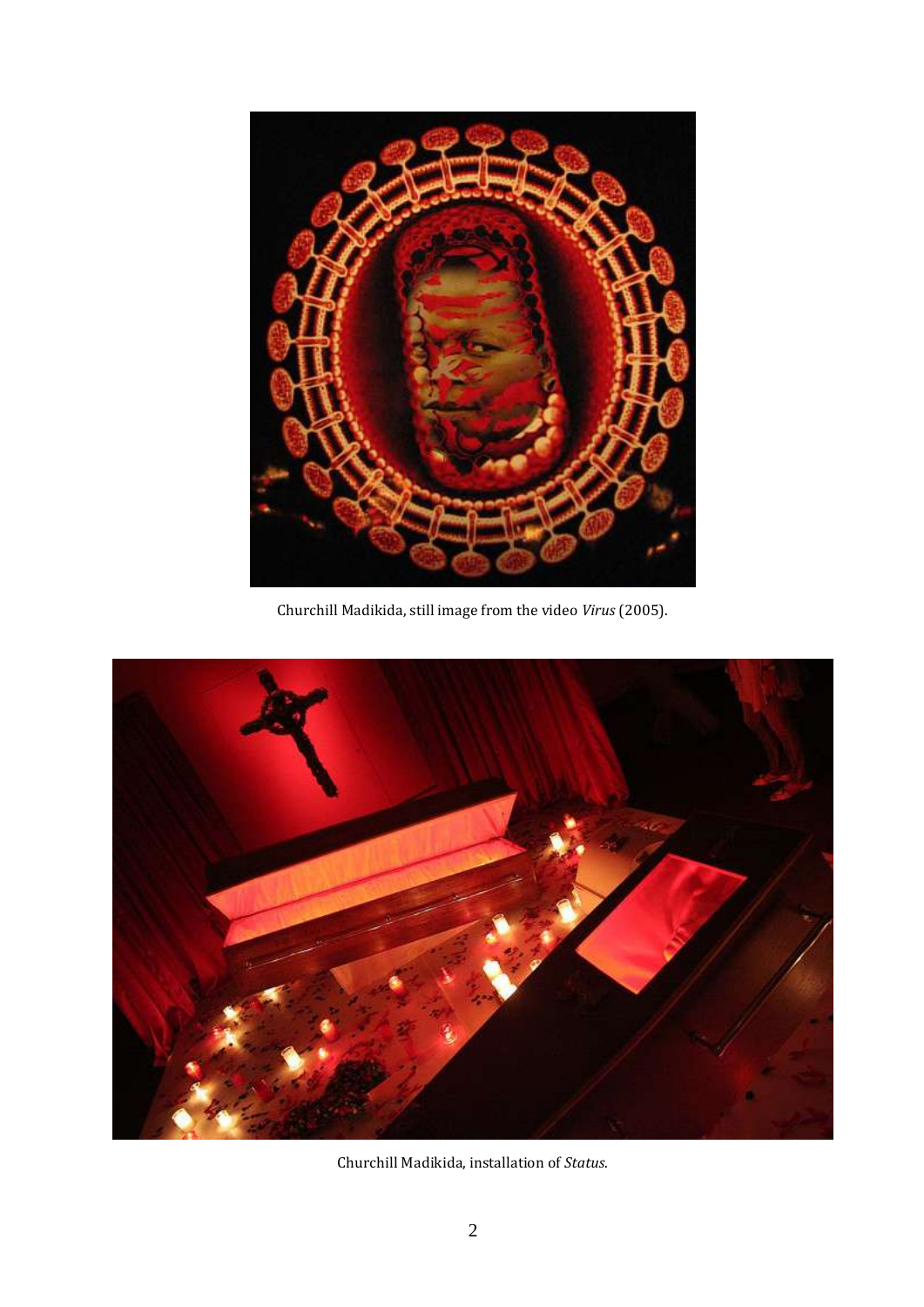## **Yeah. [Pause] Is this [death mask] on top of the coffin or is it inside?**

It's inside, it's inside.

### **And that's a mask that's made of her actual face?**

Yeah, that's her face mask. So how that came about was when she was getting very sick we had to take her to a place of care, you know, like a hospice, where they understand how to take care of a person of her status, so we would visit and I could see that really she was just – her life was fading away, you know. We still had hopes and wishes for her wellness and getting better and whatever but then she asked me to make something that would, you know, keep her [pause] I don't know what to call spirit, but her, [pause] her image, that would also include her spirit, her visions, her dreams, alive, you know. And I looked at her and there was something about her face ... when you remember someone you don't remember her hand, her foot – what stays in your memory is usually the person's face, so I then made a mask of her face – I mean she was in a hospice and there were other people around her; other patients, and then we started interacting, like we've been chatting about everything else and then we started talking with the other people about what I'm doing there, ask questions about why I'm doing what I'm doing to my sister's face, you know, and then that led to people asking me to take their faces, which became that installation. And my sister travelled; I mean, she didn't stay long in any one hospice, just moved from one to the next, and I was getting very frustrated because she was getting further away from home; and she was getting very difficult to visit because she was moving further and further away. And then when I asked, "Why do you need to move? You know, why can't you just stay in one place?" First it was reasons like, "In that hospice, they don't allow us to watch TV" and "Oh, that's not important", and in some other places the reasons would be, "They make us read the Bible 24/7, you know, they don't allow us to read anything else  $$ watch TV or…" Other places it was about the diet and whatever, but eventually she told me her major reason was because, you know, you meet people, you make friends with other patients in the hospice but they slowly die, you know. So for her it was like [pause] waiting for her own death if she stays on very long at any one place, so she preferred to move and make other friends and then move before all of those friends passed on.

So we sat down and talked about all these things and then, I told you about the exhibition that I was going to make through my interaction – my experience – with her and everything, so when she passed on I then really focussed on that. She was ultimately a member of the TAC [Treatment Action Campaign], so she was very vocal, you know, about her status and people-living-with-HIV's rights and everything, so I wanted to further her voice, her mission, her vision and the best way I could do that was through what I'm able to do best which is communicating with art, so that's where the exhibition came from. [Pause] And yeah, [pause] it received a lot of reviews.

**So that's where the idea for the exhibition, and for the piece, came from: are they also the ideas that you're trying to communicate through the piece? I mean, you're trying to demonstrate the duality of beauty and threat as we looked in those - the virus image; but are you able to communicate your sister's dread of seeing people die and that's why she had to move on or that's just something that you talked about?**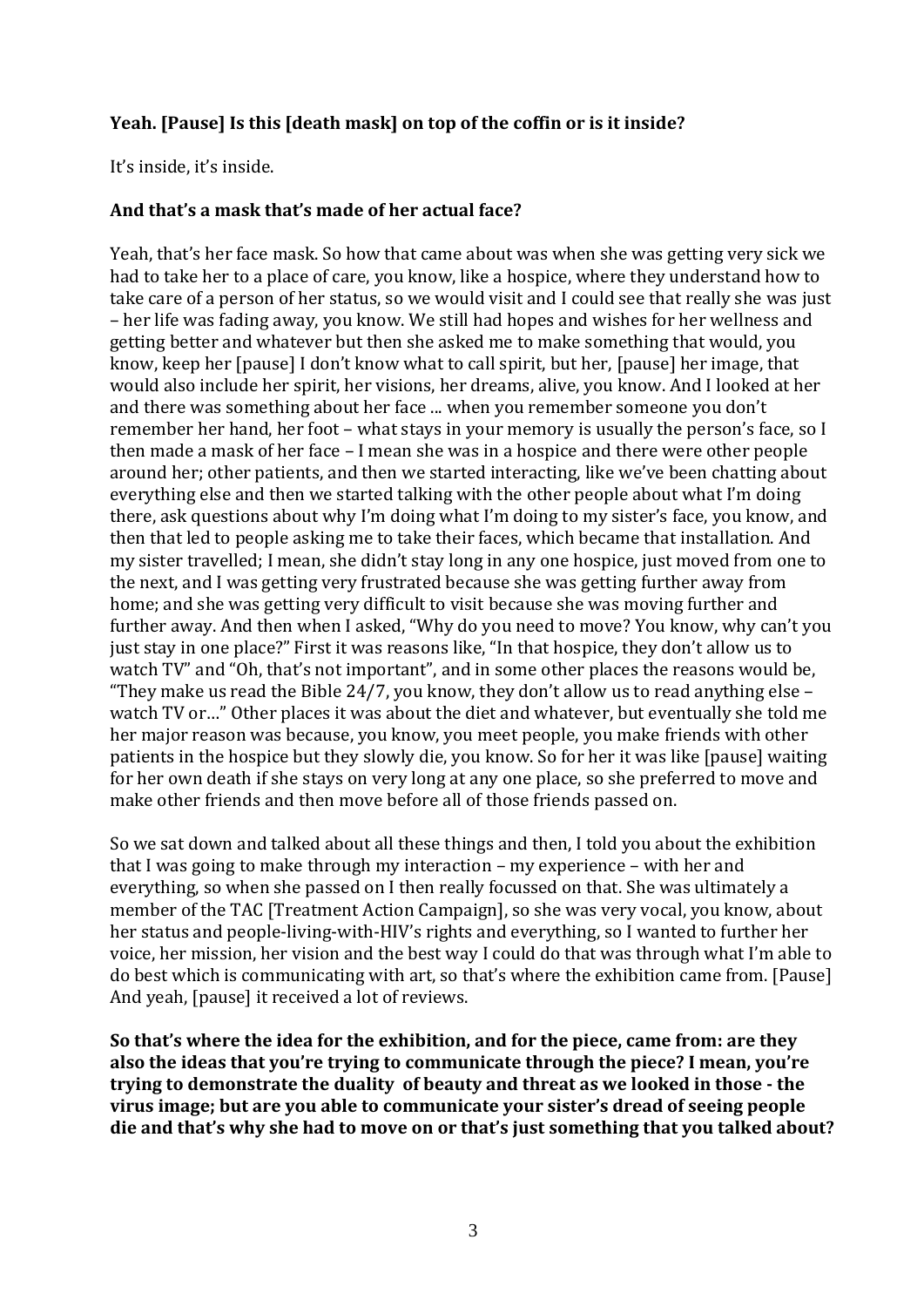I think it's all inherent in the sense that whether you're infected or affected you get to live this experience and her fears were my fears but in a very different way, you know. She was part of this process of seeing these people and she was infected, she was scared and, you know, also hated the fact of waiting for her own death; I was scared, as well, of losing her; I could see the people that were dying around her and for me, although it was different, I was waiting to be separated from my sister, I was also waiting for her death, you know. So what that compensation, or that working, is about, although we lived separate lives in the sense that she's much more intimate with the experience because it's her experience, but it's my experience as well; and I refer to my work as autobiographical in the sense that I tell my stories, you know, as much as this is my sister's story. It's my story, it's something that I lived but on a different level. So, I guess, the work then becomes something that is in the borderline – is it her story or is it my story? And if it's mine, how much claim do I have because I'm telling someone's story as well? But if it's hers, how did she get it out there, you know? So it's just a borderline case and it then comes to reflect on the stigma – if I can say – because people tend to look at people infected as separate from them because they're not infected; what they don't understand is that even that is an experience; that people that are negative are living a life that, you know, determines not only the discrimination against the others but the [pause] discrimination in the sense that it's their separation from the rest. So the work is something that is trying to link experiences in a sense that your story is my story. Your infection affects me, you know. And also the shrines – I made three coffins: one – which is that one – is solely dedicated to the memory of my sister; and then I have the small one which is in memory of all the young kids that have died through the virus, or because of the virus and that will still die because of the virus. And what hit me the most with the kids is they really didn't have a choice, you know. Others, on the other hand, might have had choices – although you don't plan to have HIV, you don't really make a choice that it's my choice that I have HIV – but somewhere there in the nitty-gritty there is a choice that one makes; either sleeping with someone without protection or having multiple partners and some people are just raped, you know, that's not a choice. So it's not really defining how people get infected and you know, then [pause] saying that people have made those choices, but I'm saying kids – babies born with HIV – were just never given an opportunity to make choices in life, you know, so that is in memory to those kids. And then I have the huge one which is [pause] a shrine dedicated then to everyone infected or affected by HIV AIDS, you know, so…

### **So that's a coffin which is much larger than the one that your sister was represented…**

[Pause] And I set up the space – the installation piece so that people can… [phone rings] Sorry.

[The interview is momentarily suspended.]

So the installation piece was set up in such a way so that people are able to interact with the piece so they were allowed to…

## **So is it in separate rooms? Or was it one big room and you walked around it?**

This installation is in one big room – this specific one – so as you can see now it's just demarcated by those curtains, you know, otherwise this is a huge room, and then there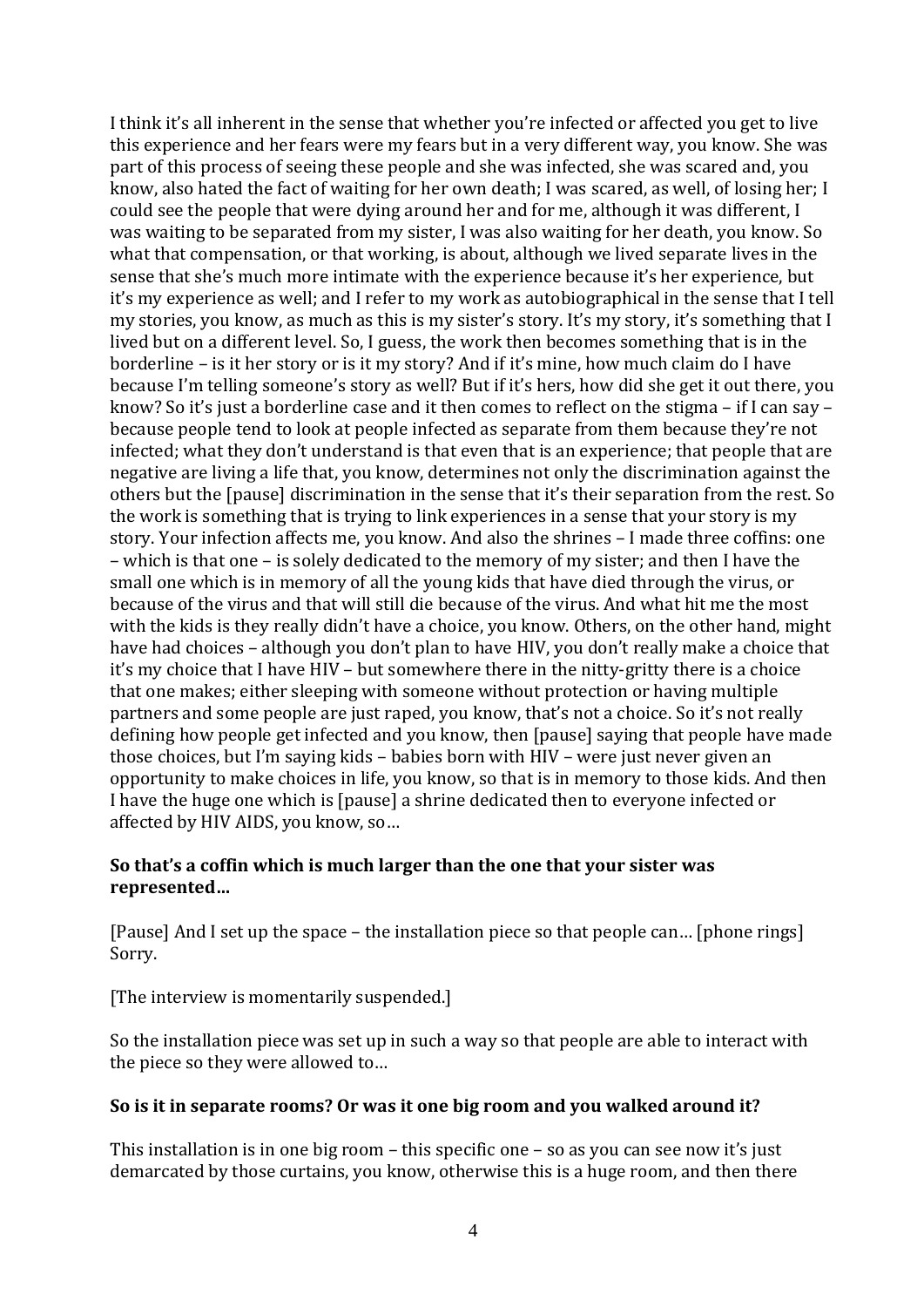were crosses in the background and the faces on the other side. But people were asked to – were allowed to – bring flowers and candles – to light candles – you know, to really interact with the piece. And through my research, you know, if you remember I found that image and then I had to look at how this thing, this virus, spreads in one's body and how that then reflects or mirrors the effect that it has within the community; how it spreads within one's body within a community, society and nation. So this is the video piece that I came up with.

[Plays video – sound of solo African woman singing]

### **Is that your sister singing?**

Mmm, that's her.

[Churchill and Paul watch the video.]

### **So the images that you've got on the actual website are just the stills taken from the video?**

Stills, yeah, from the video piece.

### **And that was behind – that was behind the curtains?**

That was in a separate room. I had three rooms; there was one with the installation: the coffins, the faces and the crosses and everything else then there were two rooms where light was controlled that played videos. I'm going to play you the second video and talk about it later.

[Second video plays – sound of African men singing. Paul and Churchill wait for it to finish.]

Ok, this video piece came out, you know, like South Africa is famous, for what is [pause] the notoriety of rape, but specifically child rape, and, you know, I tried to imagine – I'm a father, I have one year, eight months old baby girl and at the time she was still like, six months or so – and I tried to imagine what is it that goes through someone's mind in order to do these horrible things to babies. As much as I tried, I just couldn't; I couldn't ever come to a conclusion, you know, how one does these things but I had assumptions of how one would get to a point of doing these things. And my first assumption was [pause] oh, first I thought I was looking at the wrong place, because I was trying to enter someone's mind but what I didn't do was to look at my mind: what is it that I do to present a platform where another person would do something to a baby, you know? And it all came down to me to stigma, in a sense that if our society alienates people living with HIV/AIDS and they then – I'm not saying all these crimes are committed only by people living with HIV/AIDS; that would be a bad assumption, but generally it's people that have HIV/AIDS that, you know, commit some of these crimes.

### **And this is because – the notion that if you have sex with a virgin, you can be cured?**

Yeah, I'm getting there. You know, if our society alienates and you still want to belong and there is a cure – you're promised a cure by myth or something – wouldn't you go to every length to get that cure, so that you can belong, you can become part of this society? And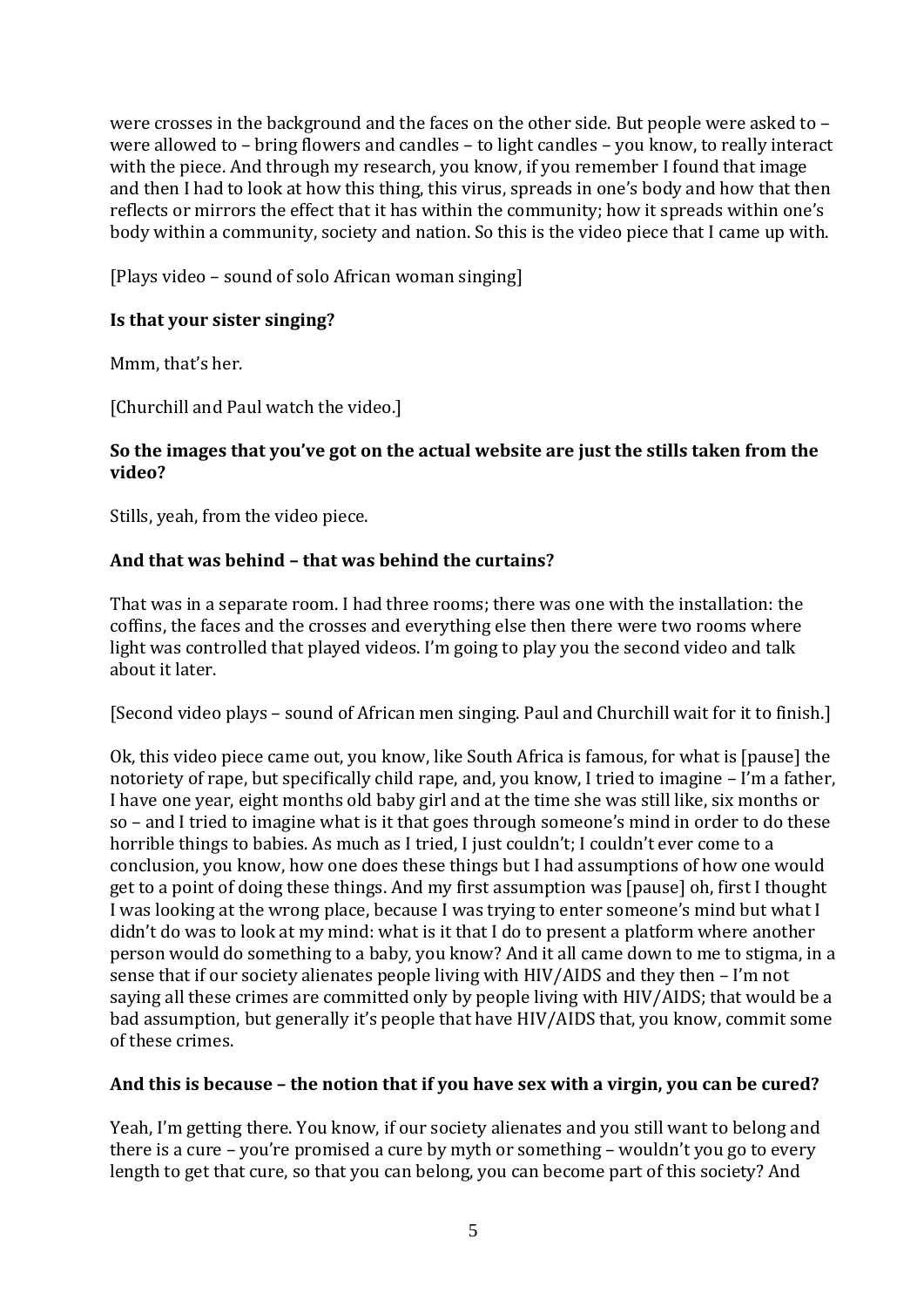also if you're alienated and you're sick – you become sick – you become desperate and you become sick in the mind; so much that [pause] you're trying so hard to rid yourself of this virus that it doesn't matter what you do. But getting back to me, then it's me and my society that really commits these crimes by alienating all these people. If we could present them with an atmosphere of being included, being part of this society, if they could be accepted, they won't have a need to rid themselves – or try and rid – they will always try and find ways to rid – but it doesn't have to be as violent and as horrible as that, you know. So this video was inspired by that kind of realisation.



Churchill Madikida, still image from the video *Nemesis* (2005), installed at Documenta 12, 2007.

**Just for the purposes of the tape, the video shows a man covered in red paint with a doll in his hands, a very realistic looking doll of a baby girl and with the paint on his hands he's, sort of, covering the doll all over: over her head, her hands and through her body and covers her with the paint which is symbolic of him infecting her, I suppose, and also, you know, trying to use her to heal himself. In looking at that, though, all I see is the crime and the despair of that situation; was there another component which showed that the reason that this is happening is because of the alienation and that we, then, as a general community, have a responsibility to help stop this?**

I think the video has two components in it: the hands are supposed to care for this baby and in the beginning you can see…

### **He's cradling the baby in his arms.**

Yeah, you know. And then that caressing becomes a violation, you know, as the video goes on, so it then looks back to taking care and then the violation, so those two components are played so that the audience or the person that's looking then has to question him or herself, you know, do I really take care of my babies, or myself or my community or other people? So I'm not putting up answers or solutions, I'm just presenting a case and people have to then make their own judgements or, you know, interact and come up with their own conclusions.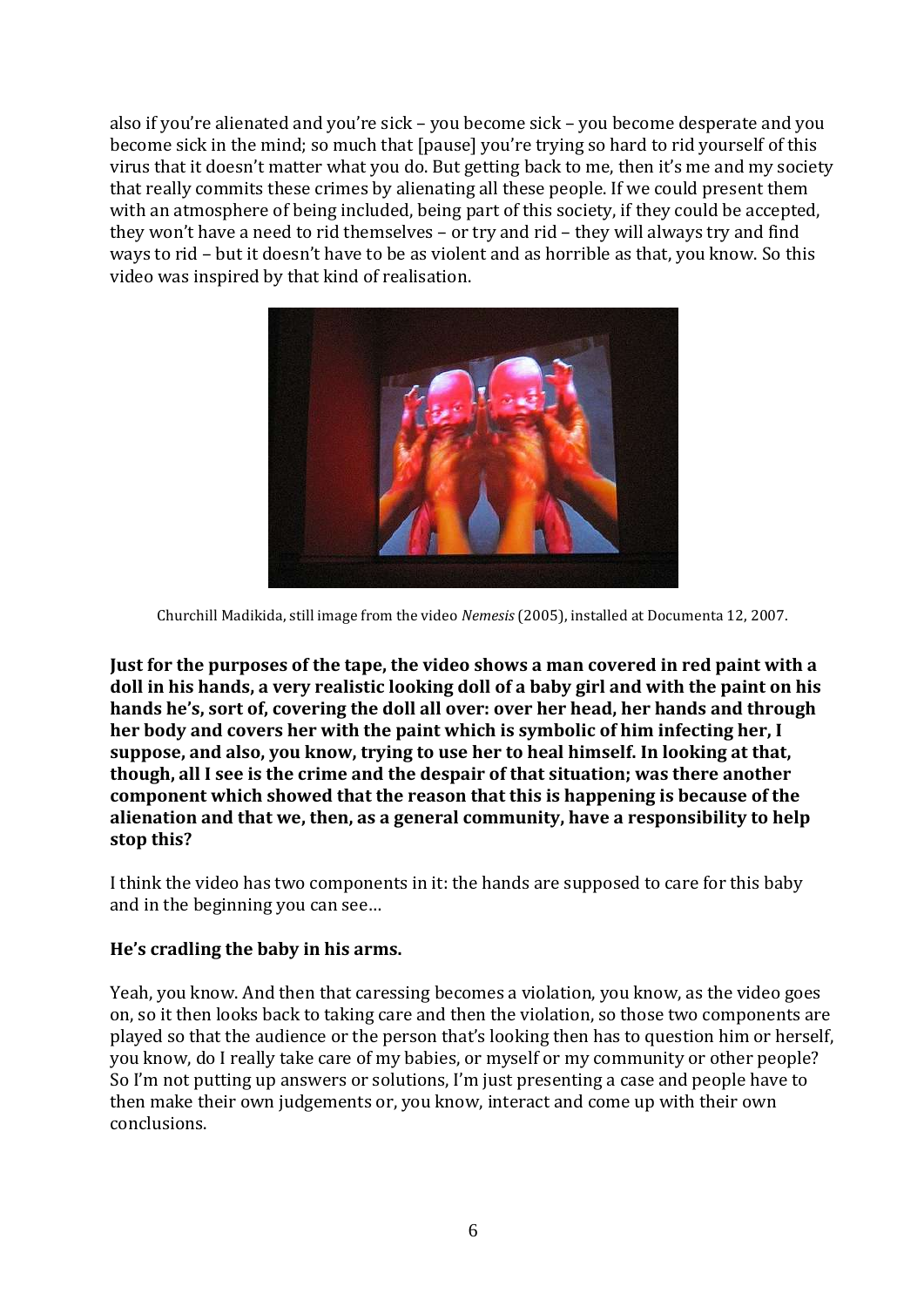**In speaking with Diane [Victor] yesterday; she's working on her most current, sort of, work at the moment is looking at pictures of religious icons and she draws them and then uses water to create stains on them. It's her, sort of, way of saying that our religious based society, our Christian society or our spiritual society and the Church itself, is stained, it's failed us, it hasn't provided the moral guidance, it hasn't been able to institute a morality that stops rape or that stops – that allows people to care and have compassion for people with AIDS. This installation has the cross, it's got the crucifix in it, it's using religious iconography, it's got the coffins, as if the memorial service is taking place within a religious institution. In your work were you in any way trying to comment on the role of religion and the Church or were you more – that wasn't the point of this exhibition?**

Ok, I think the crosses, the coffin and the installation, like, the whole installation, is more about a ritual, a rite of passage, you know. [Pause] I believe that people go through rituals or rites of passage to attain something; if you're a child, you get to be an adolescent and, in my culture, you go to the bush, you get circumcised and you come back and you're then acknowledged to be a man. And, you know, there are other rituals that other cultures go through to get through that stage, but then if someone dies, there's the mourning ritual as well, you know, which is another rite of passage to come to terms with the loss. So the installation plays around that ritual: there's a funeral, and there's mourning, then you're supposed to rid yourself of the pain of the loss and whatever. And our funerals have become something else; they are both a celebration and [pause] a moment of pain, but what I've found so weird about them, people spend so much money on the funeral, you know, the casket could cost something like 30,000 rand, the service itself would be something like 20,000 rand, you know, with the tents and food and whatever. Then there's something called 'after tears' afterwards, where people drink themselves into a stupor. But my comment was then first in making these coffins – I made those coffins myself in my studio, you know – and one casket, the public shrine, you know, would have been the one that would cost 30,000 or was made with such care; but, I mean, it only cost me something like 1,000 rand…

### **The materials…**

The materials. And then the baby one which cost me something like 50 rand and my sister's one cost me like 300 rand so the whole thing was less than one coffin, so it's a take on the ritual, which is the funeral, the expense, you know. [Pause] I think my intention was why don't people use that money, that 50,000 rand that they spend on the funeral, to make sure that the person's passing is comfortable and be able to express the emotions and whatever while the person is still alive, you know, instead of waiting until the person is dead. Some people go and make loans to do those funerals... so the mourning period becomes longer in the sense that this person still owes the bank or whatever, they're trying to pay back the money that they used for the funeral. It's just a long process which never really closes. And in our society, within a family, one would pass, you know, would die and then you bury that person, then you've got this loan in the bank and before you're able to pay it off – 50,000 rand is a lot of money – before you can pay that off someone else dies within the family and you start spending again and you owe 100,000 because, you know, your loan has interest and everything. So I think that whole thing was about people making, you know – not making the coffins but not spending so much on the coffins but spending, if you need to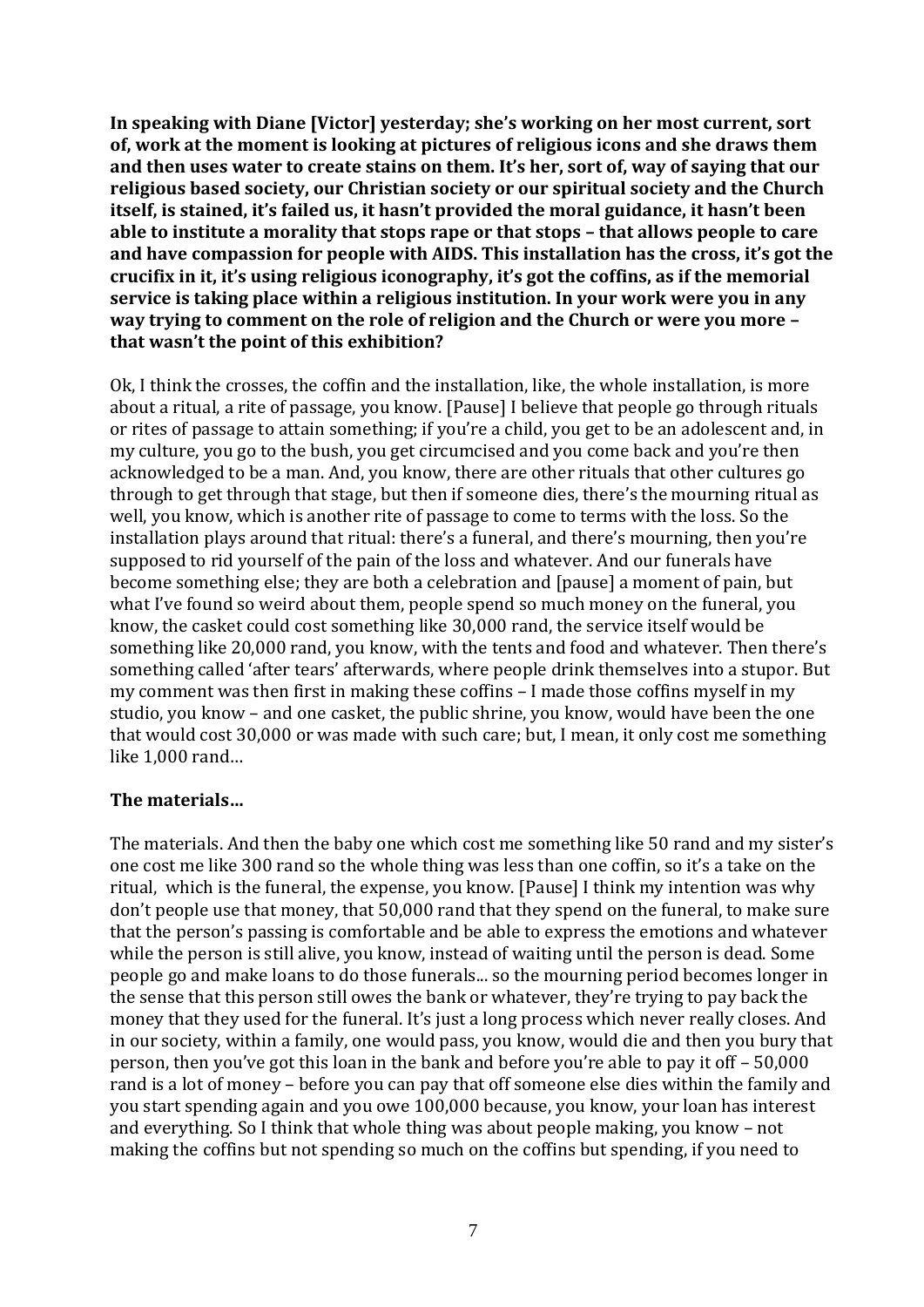spend, spend on the person, you know. So it doesn't really have something to do with the Church necessarily, but the Church is part of the ritual of the funeral and everything.

### **What kind of responses did you get then from the people who have viewed the installation, not just from critics but also people who moved through it and maybe your own family members?**

I think it was mixed, in a sense that people tend not to like to talk about death, generally, you know, people don't like to talk about death. They like to talk about parties and everything that's really nice, you know, but what they fear, you know, most people fear death. So some people felt that this was too confrontational and others felt that this is what the community needs to acknowledge and talk about; these are issues that really need to be out in the open and, you know, debated. And with my family, I mean, they were very supportive during the whole process and they are at a stage now that they understand my issues and why I do the things that I do, so they just support me. Actually she's my – I call her my sister but she's my niece, she's my sister's child so I adopted her, you know, because she would've been an orphan if – I couldn't, you know – so we lived together and, you know, like it's those family structures that support each other that really matters to me. If you can lend a hand in one way or the other, and if you can raise issues, in one way or the other, for not only your family now, but also for the larger community...I also feel that art had played a major role in the fight against apartheid, you know, and I still feel that it has to play a major role in the fight against HIV/AIDS; we can't just sit back and let the virus do what it's doing to our societies.

### **I imagine your niece, your sister's daughter, was aware of this installation when you were constructing it and she went to view it. How did she respond?**

At the time she was still going through a lot of emotions, you know. She had just lost her mother and [pause] she, God, she didn't really say much about the work itself but when it came out, she, kind of, accepted that the work is there and she also recommended that her mother's voice is being furthered; you know, her vision is being furthered.

### **How old was she when she died?**

This was when – a year ago – so she was 14.

### **Fourteen. And what was the critical response to this work, apart from people saying that maybe it's too hard-hitting and too confrontational?**

I think one stance was: is this art? Which was a question that, you know, I thought had long been dealt with. Some people didn't really understand putting that up and that it could be considered as art. [Pause] I mean, there was some mixed [responses] but one party I think could get that on Artthrob was [pause] the work was really what is, what our community needs still, you know, it's so critical to have this kind of work in a public space because our society is dealing with these issues. You can consider aesthetics and everything, but art [should be] a tool that deals with issues that determine a society. People have tended to shift from those kinds of works; they prefer to deal with, you know, less confrontational issues.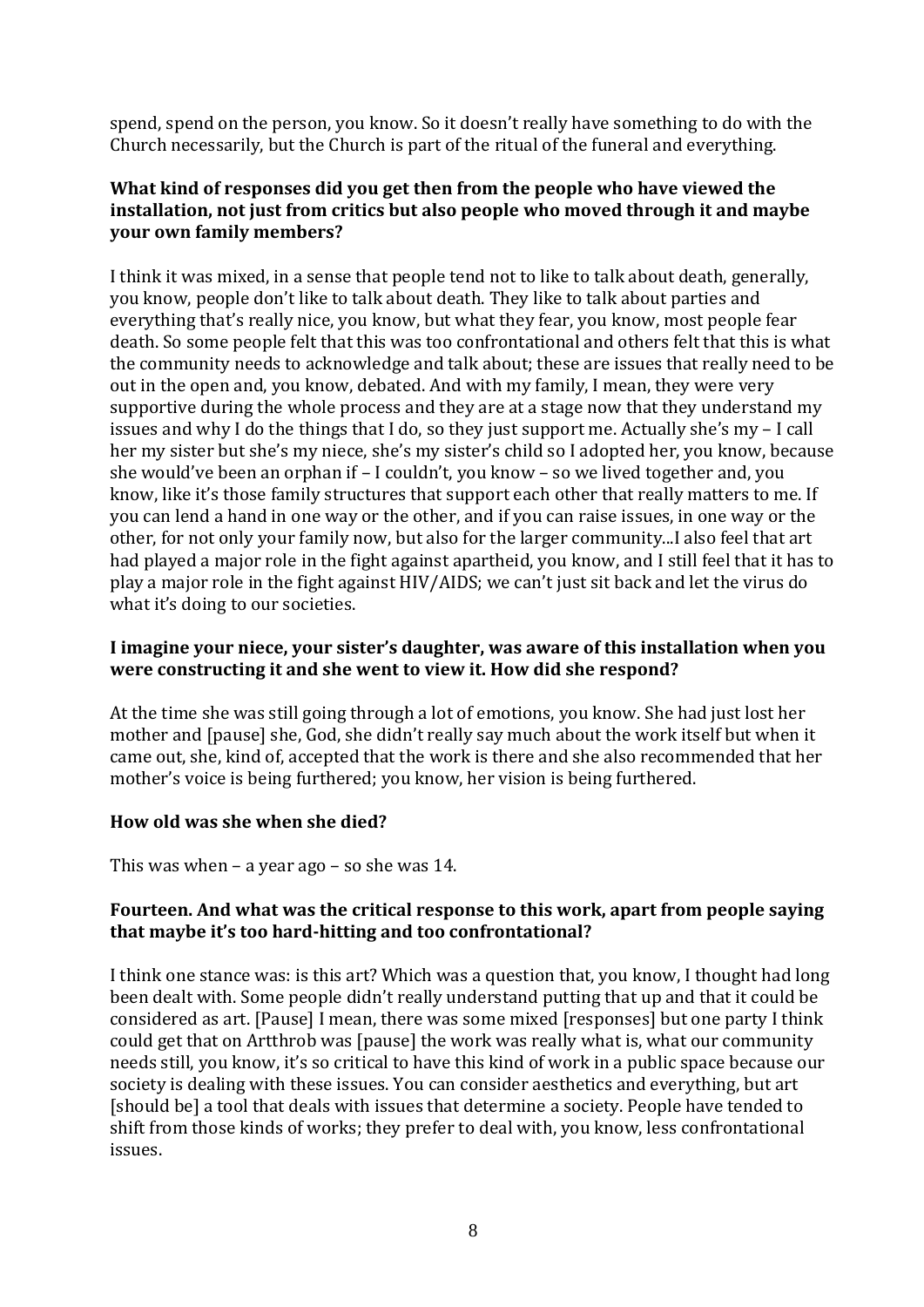**Well, in the end, I mean, this piece is difficult to sell; you're not going to get an institutional investor saying, "Yes, I want to put this in the foyer of my bank".**

It sold!

## **Well, it sold…[Laughs]**

It sold. [Laughs]

## **Well, there you go, my faith is restored in the art market.**

Well, if you look, it's like sold, sold…

## **Ok, as in separate pieces.**

Yeah, I mean…

## **Were they going to galleries or to investors?**

This was bought by the National Gallery in Durban – that piece – and this piece, which are the faces, was bought by the National Gallery in Cape Town and one of the 'virus' videos – [pointing] that one – and I think three prints was bought by the Johannesburg Art Gallery, you know.

### **Ok, well I can understand galleries purchasing it but in terms of, you know, private investors or private collections, AIDS doesn't sell, particularly a piece like this, which is very personal, which is dealing so explicitly with death. I can understand why artists who are trying to make a living shy away from that and do, I suppose, sort of softer pieces.**

But I also feel that [pause] artists that make this kind of work don't really consider the financial or the commercial component or aspect of the work. They want to get a message across and if it's sold then it's a bonus, you know, if someone, a buyer buys it, it's ok, but the main intention is to deal with a certain issue that one wants to get across.

**You might be aware of a debate that took place in America – at the start of the 1990s – which was sparked by a dance critic, Arlene Croce, who was viewing a dance work by Bill T. Jones, whose partner had just died of AIDS. Bill T. Jones invited some people with AIDS to join the company and some of his company were men who had HIV as well, and he constructed a dance performance around this, and it played it in a major venue in New York, and he's a major choreographer. Arlene, as the reviewer for the**  *New York Times***, had to go along to the show and review it. And she refused. In the end, she said, "I can't do – I can't review this", partly due to concerns about "Is this really art?" or "Is this propaganda or activism?" but also, "How do I tell someone who is doing a dance piece about his partner who has died that, technically, I didn't like the way they danced?" You know, how can a critic come and look at this show and say, "I didn't think the coffins were very good", you know or I didn't like the AIDS…**

But people did say that!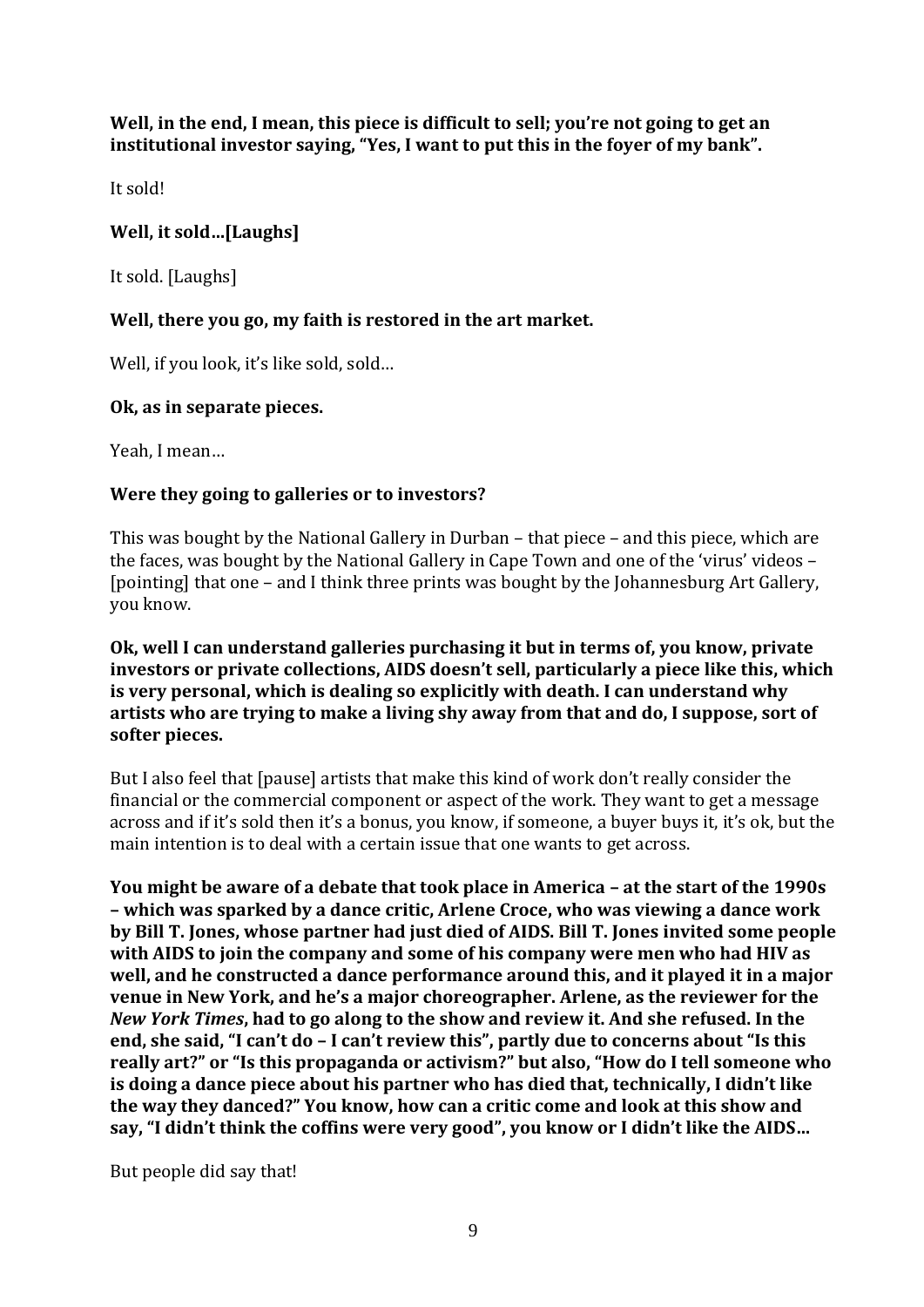## **Really?**

Yeah, people did say that.

### **Well, yeah. But I think they are put in a difficult position – critics – when they have to come and review…**

I think…

### **…from a formal level something so personal.**

I think from a level it's OK, you know, you can review the pieces as "I did not like the prints because the quality or the aesthetical component of it didn't come across as very strong", which is ok, I accept that, you know. And the content then becomes something else. You cannot, [pause] I mean, be judgemental about the thing in itself; many people are dealing with…

### [A knock at the door]

Let me just open that. [Brief pause] Many people are dealing with those issues and each artist chooses what he feels or they feel, you know, what they want to talk about it. I don't mind people criticising the work in terms of its formal whatever.

#### **Components.**

Yeah.

**One of the real challenges in making work about AIDS is to not leave people completely devastated or not completely despairing when they see it, I think, because research has showed…**

It is hard.

**…yeah, and medical studies have showed people who feel despair are the ones most likely to become infected because if they don't inexperience hope, they don't see the reason for practicing safe sex or whatever, they become fatalistic. Is there a possibility that someone viewing this exhibition could've just seen it as a despairing, sad exhibition that was focussing on loss?**

I think it has that component but it's also about closure, you know, when people came in and interacted by lighting candles and throwing flowers and all that, it's about an acknowledgment of, you know, this disease exists, it's an acceptance that it exists and people have come up and disclosed their status and people are continuing to raise issues about people infected by HIV rights, and the closure component is about a celebration of life, you know, it's like we've lost them but we should not allow this thing to do what it's doing to our society. So when people went out, I imagined that they would have that kind of feeling and some people came up and they, you know, talked about how they felt about the exhibition and most were really comfortable with how the journey of the exhibition led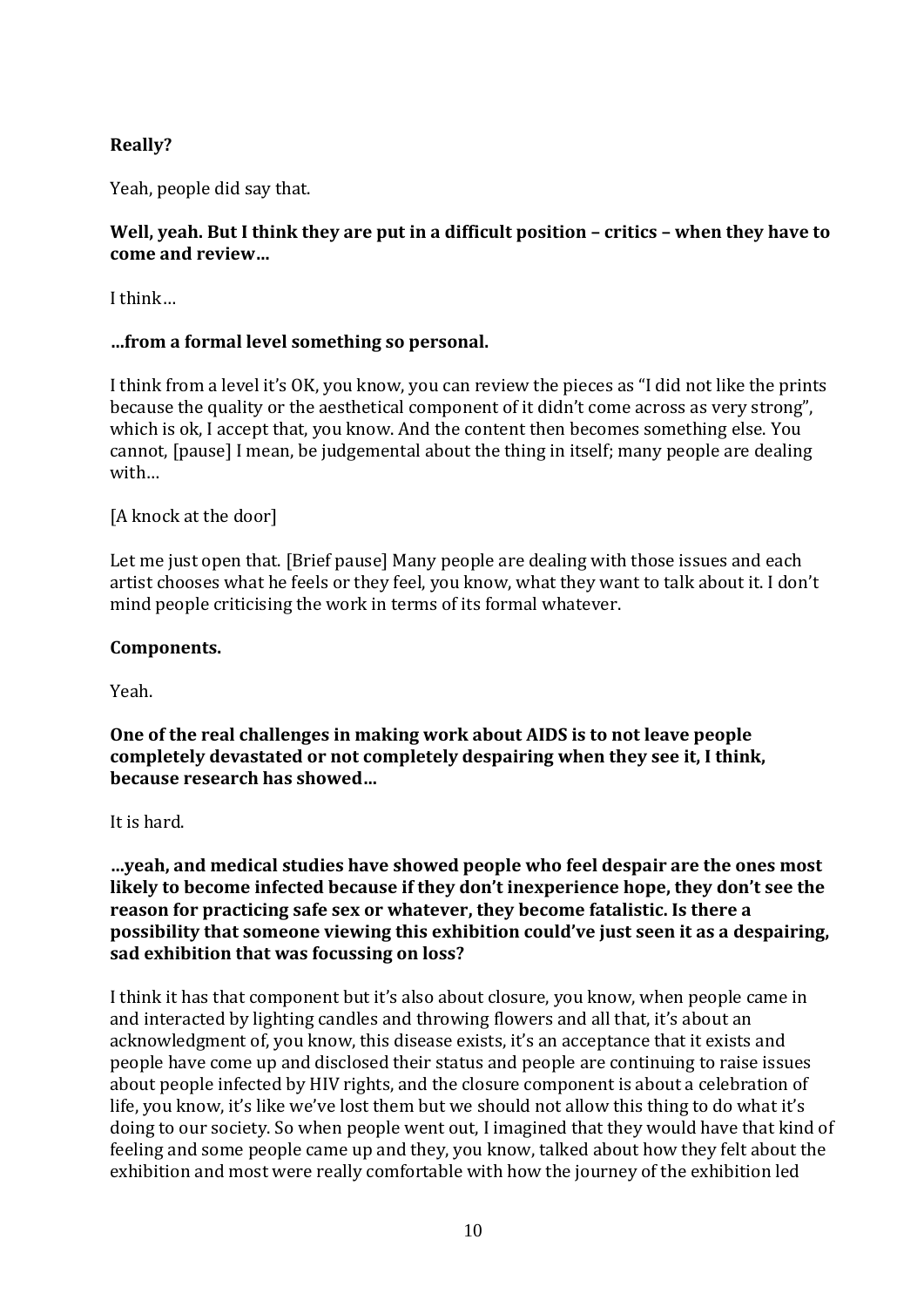them; because the first room was about there are such process meeting HIV and the second one was about how it infects one and the third one was about loss, so...

[Phone rings]

### **I'll shut this off.**

[The interview was suspended for a short period.]

### **Do you know if – this is at the Michael Stevenson Gallery – do you know if there was a visitor's comments book that was kept?**

Yeah, there was.

**So there might be some sort of audience responses that could be interesting. I'll try to get in contact with him [Michael Stevenson]. We were just talking about the way that audiences respond – about whether they feel despair or whether they find it hopeful or whether they find it an endpoint – and there is something about walking into a space with lots of other people who are doing exactly the same thing as you – whether you're all lighting candles together or you're all contemplating the same things – and how you can derive a lot of hope and energy from seeing that other people are feeling the way you are. We know that that's happened during other AIDSart exhibitions where people – and they've recorded this in the comments book – have noted, "This is the first time that I haven't felt alone" or that, "I've felt like other people are with me" and "This is the first time I've grieved; this work and being with these other people has, you know, helped that grieving process". Do you think that might've been happening with this exhibition as well? Or did anyone even mention, "Well, this is the first time I've been able to…"?**

I think verbally people spoke to me because I did walkabouts. So after the walkabout people would comment and pose questions, you know. And people really [pause] engaged with the works and they had hope and they, you know, they mourned and some people mourned not because they had lost someone, but because they know that they're losing people all around; they understood that even if you were not infected you are affected; I mean, business people are affected, our work force is really affected, schools, every component of our society is affected by HIV. So people then – I think this exhibition presented a platform where people could really acknowledged that HIV is a problem.

### **Moving away from your own work, I want to ask you about your responses to other artists and South African artists who have done AIDS-related work such as Diane Victor or Clive [van den Berg] or Penny [Siopis]. What is your opinion of that work?**

What I would say about that is we need more artists to engage with the issue. I appreciate the fact that Clive, Penny and Diane are doing what they do – we just need more artists to engage with the issue so that more people are reached, you know, like they encounter different voices and pose different questions and presentations to the people so that they engage with HIV on all levels.